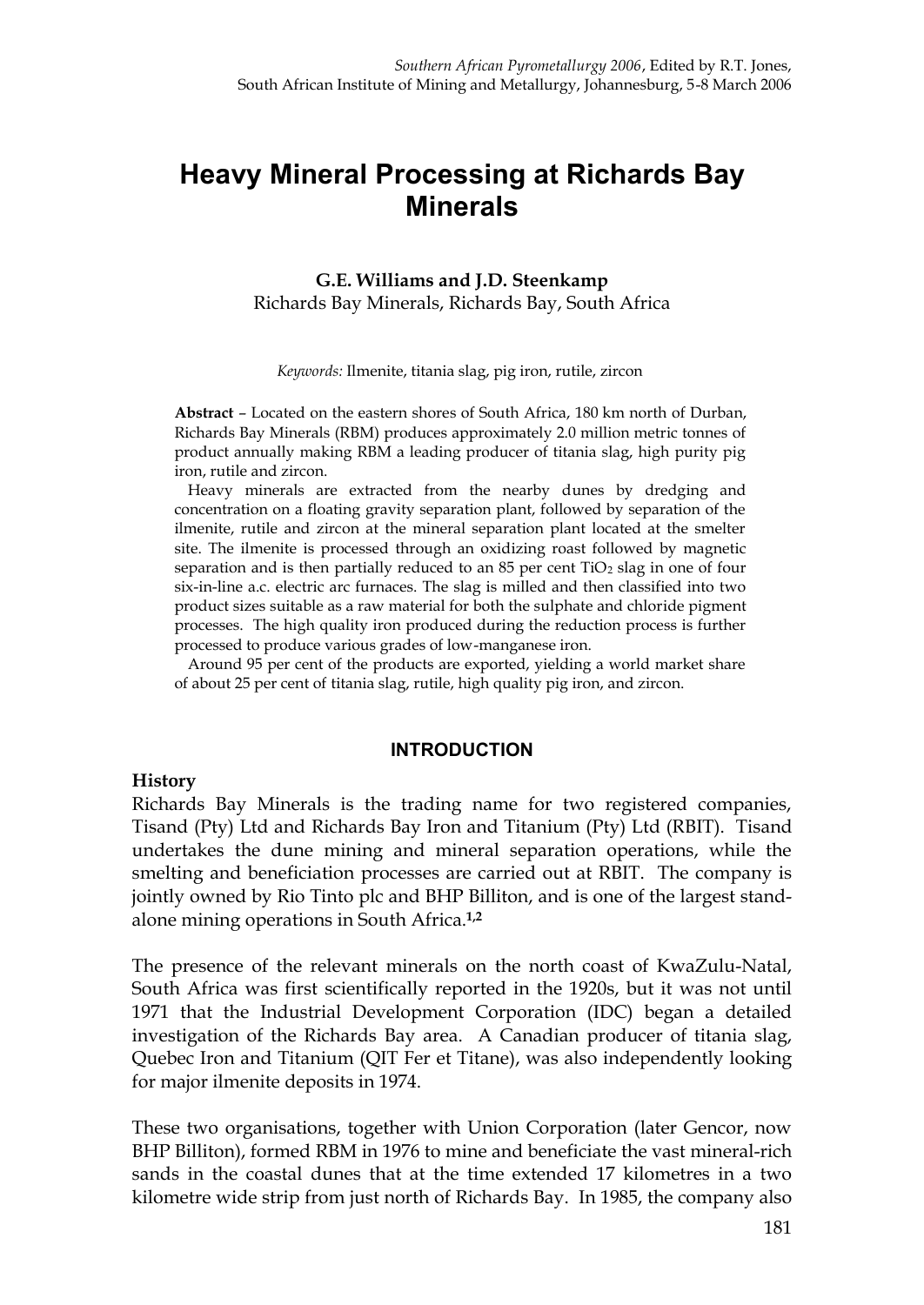acquired the mining rights to additional ore reserves both north and south of the original deposit with mining of the Zulti North ore deposit commencing in 1987**1**. The approximate location of these ore bodies is shown in Figure 1.



**Figure 1:** RBM has the rights to mine a number of lease areas: Tisand, Zulti North, and Zulti South (Richards Bay Minerals)

## **OVERVIEW**

Operations commenced in 1977 with one dredge mining plant and two furnaces producing approximately 400 000 t/year of titania slag. In 1986, an additional mining plant and furnace were added, increasing slag output to 750 000 t/year. The largest major investment in capacity took place during the early 1990s when a fourth furnace and mining plant were installed, increasing RBM's titania slag capacity to l Mt/year and pig iron production to 550 000 t/year.

RBM currently has the capacity to produce approximately 2 Mt of product annually, including approximately 100 000 t/year of rutile and 250 000 t/year of zircon. Of this, 95 per cent is exported, yielding a world market share of about 25 per cent of titanium feedstocks (titania slag and rutile), 33 per cent of the worlds zircon output and 25 per cent of the worlds high purity pig iron.**<sup>1</sup>**

Since its inception, RBM embarked on a dune rehabilitation programme that has received worldwide recognition. Research by independent scientists has concluded that a fully functional coastal dune forest ecosystem is being restored through this programme.**1**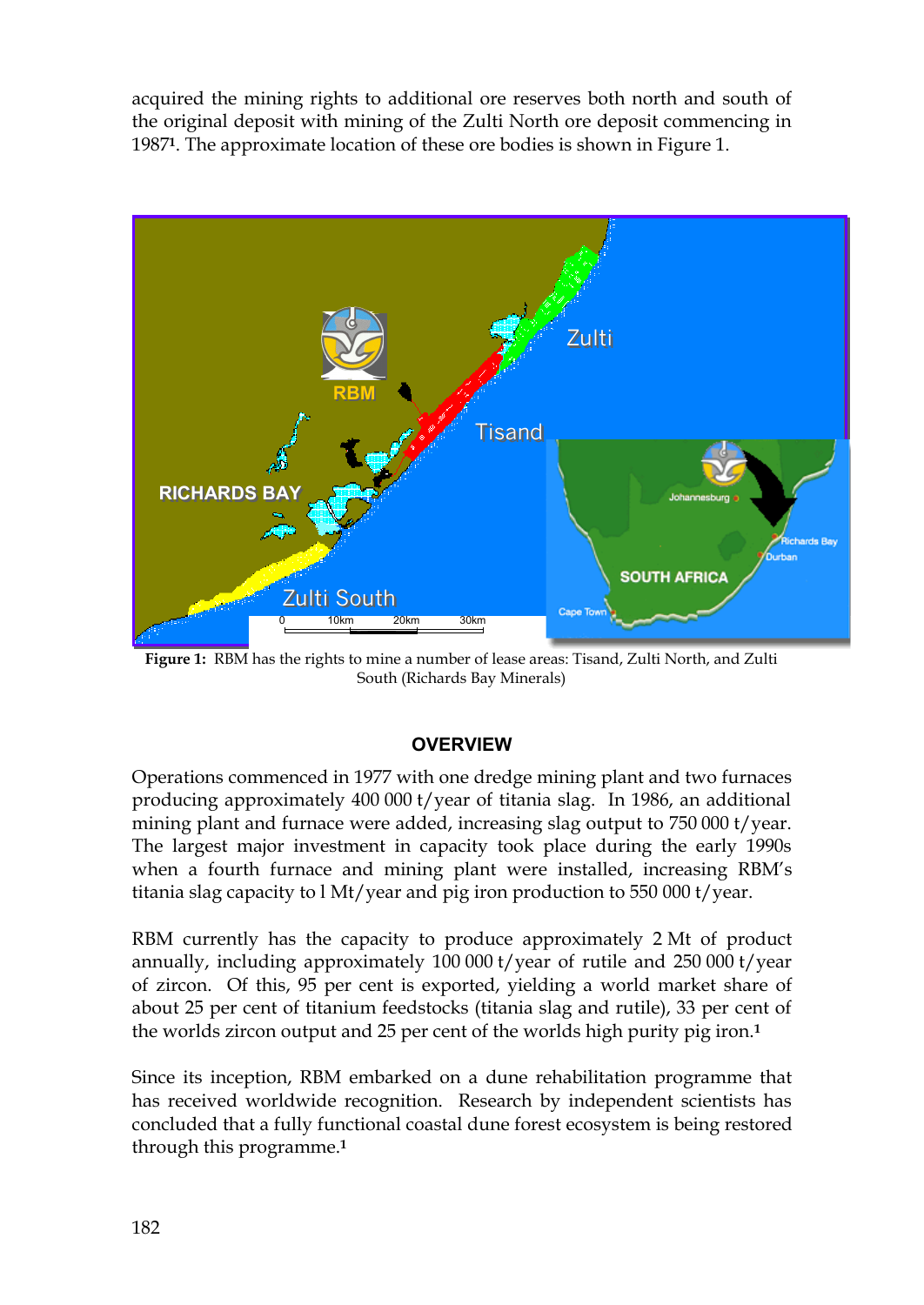The surrounding communities have also benefited from RBM's social investment programme, which comprises health care, water and sanitation, agriculture, business development, education, and a number of specialised initiatives.**<sup>1</sup>**

#### **PRODUCT MARKETS**

Titania slag, which comes from ilmenite, contains 85 per cent titanium dioxide and is RBM'S primary product, while rutile contains 94 per cent titanium dioxide.**<sup>1</sup>**

The largest application of titanium dioxide is as a white pigment representing between 95 and 98 per cent of worldwide  $TiO<sub>2</sub>$  consumption. The remaining uses are as a flux for electric welding rods and in certain metallurgical and electronic applications.**<sup>3</sup>**

RBM's high purity pig iron, a by-product of the smelting operation, is used as a raw material in foundries for the production of ductile iron castings. Ductile iron is used extensively throughout the world for the production of safetycritical automotive parts, such as brake calipers and steering knuckles in cars and trucks.

Zircon is used in the production of ceramic tiles and sanitary ware. Refined to zirconia, it is used in a wide range of advanced ceramics, refractories, jewellery, electronic applications, and many other industrial and domestic products.

Zircon sand is also used in the foundry industry as moulding sand, as it is resistant to high temperatures. The high melting point of zircon makes it suitable as a refractory lining.

#### **ORE RESERVES**

Ilmenite, rutile, and zircon are common minerals found all over the world, but not always in economic concentrations. One of the exceptions is the coastal area of northern KwaZulu-Natal - the Zululand Coast.**<sup>1</sup>**

The heavy minerals found in the dunal deposits along the coast of northern KwaZulu-Natal originate from inland. Over the years, weathering of host rock has released the minerals, which, because of their durability, relatively high density, and high chemical stability, withstand the weathering process and are transported down rivers to the ocean.**4** It is from here that the minerals ilmenite, rutile, and zircon originate. Once in the sea, the sand is transported up the coast by currents and wave action. Wave action deposits the sand containing the heavy minerals onto the beaches. From here, the sand is then blown into dunes by the prevailing onshore winds.**<sup>1</sup>**

From a geological point of view, the ore bodies are highly complex and the behaviour of the minerals in the plant may vary considerably across the ore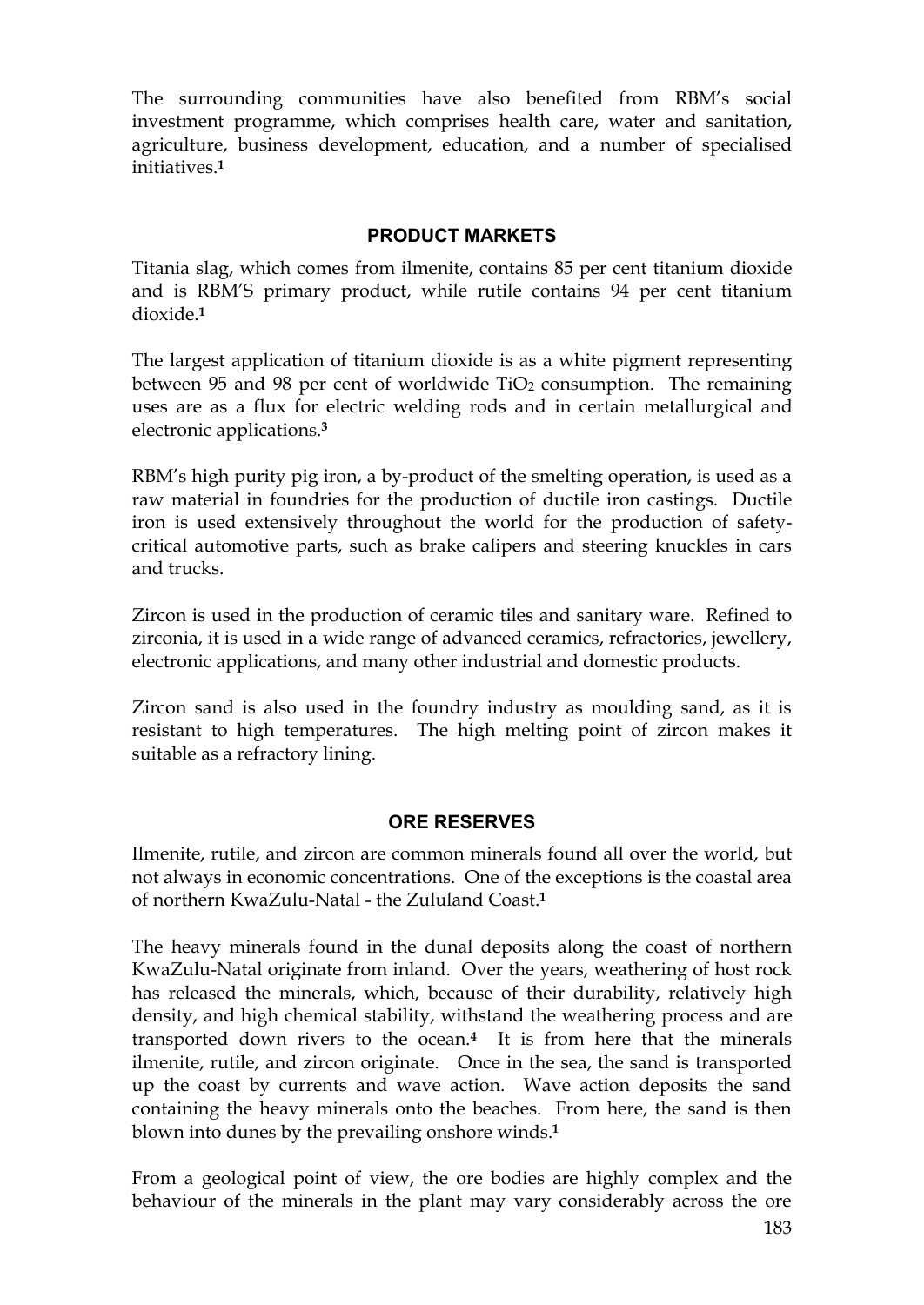body. Optimal performance of the separation processes carried out in the plant is thus dependent on investigating and characterising the behaviour of the minerals as they flow through the plant. Flowsheet specification and finetuning is achieved through extensive characterization of the ore body through a series of laboratory and pilot-scale trials.**<sup>5</sup>**

# **BENEFICIATION PROCESSES**

## **Mining Process**

RBM employs a dredge mining operation, pioneered in Holland and Australia, to extract and separate the heavy minerals - ilmenite, rutile, and zircon (about 5% in volume) - from the sand, as shown in Figure 2.



**Figure 2:** Dredging operation at RBM (Anthony Bannister)

A large artificial freshwater pond is created in the dunes, on which float the dredger and concentrator plant. While the dredge removes the material from the front end of the pond, the tailings generated by the separation process are stacked at the back; as a result the pond continuously moves in a forward direction.**6** Burrowing into the mining face of the dune, the dredger advances at a rate of 2 - 3 metres per day, depending on the height of the dune. As the sand face is undermined it collapses into the pond forming a slurry, which is sucked up and pumped to a floating concentrator. At this point, the heavy minerals are separated from the sand by exploiting differences in mineral density via a multi-stage circuit of sluices.**<sup>1</sup>**

A portion of the magnetite and the chromium-containing minerals are removed magnetically, and the resulting heavy mineral concentrate (HMC) stockpiled for transportation by road to the mineral separation plant.**1**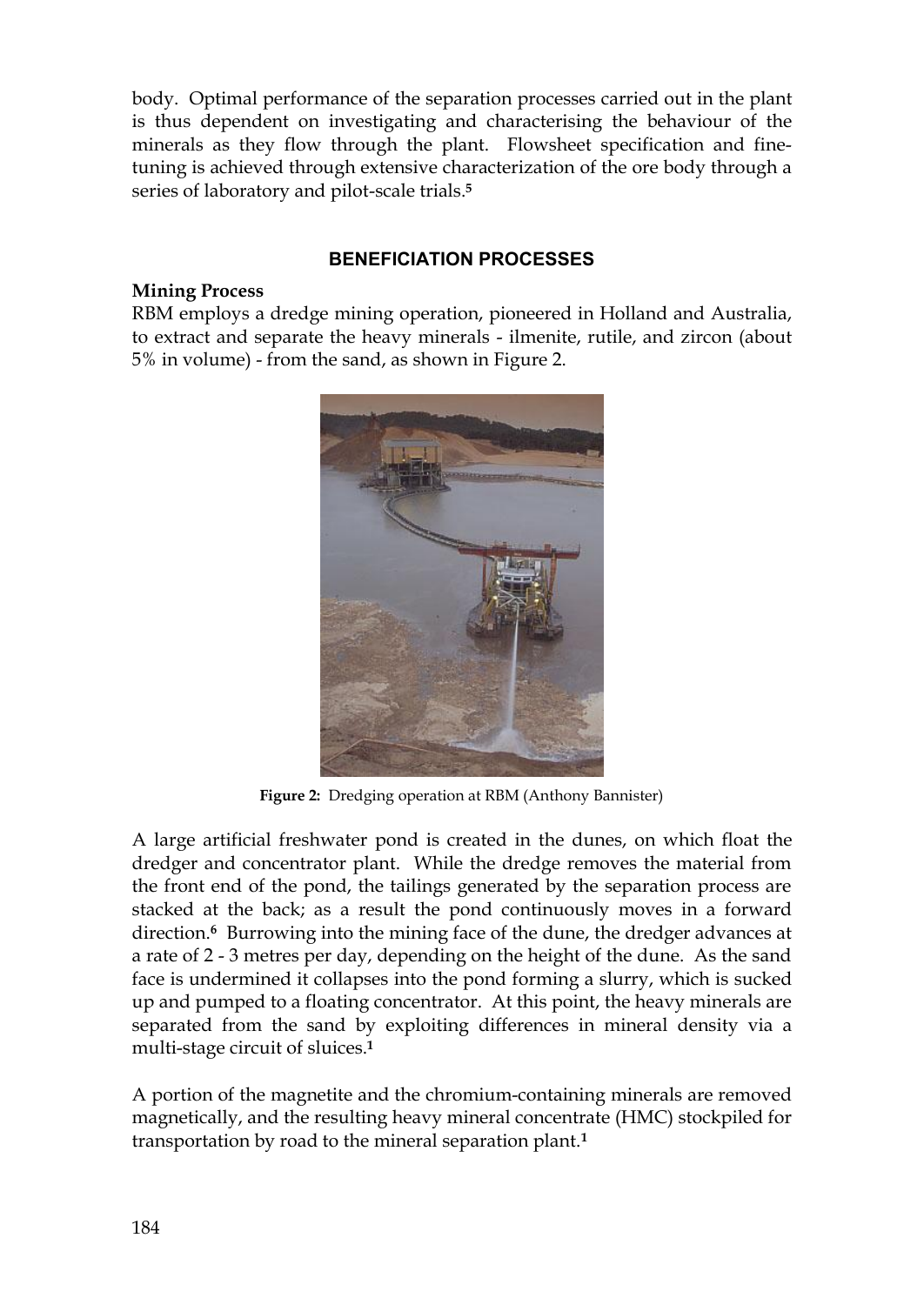## **Mineral Processing**

Upon arrival at the mineral separation plant, located at the smelter site, the heavy mineral concentrate is re-slurried and pumped into the feed preparation circuit. Here the slurry is passed over successive stages of low- and highintensity magnets to remove the ilmenite that is set aside as feedstock for the smelter.**<sup>1</sup>**

The non-magnetic materials, including zircon and rutile, are concentrated for further processing in the dry mill.**1** These two minerals are separated and upgraded in a series of circuits comprising a number of stages of high-tension electrostatic separation, magnetic separation, gravity separation, and screening. Essentially, rutile and zircon are separated by their difference in conductivity while residual gangue is removed by magnetic and gravity separation circuits**2**.

At this point, the zircon and rutile can be dispatched and sold in their raw form as mineral sands. Some zircon is upgraded to produce a higher-grade product by removing various impurities.**<sup>1</sup>**

#### **Roasting Process**

The ilmenite, as mined, has a high  $Cr_2O_3$  content and is not suitable for direct smelting to titania slag. Some of this  $Cr_2O_3$  is removed at the mine when the ilmenite is passed through a magnetic separation step in which the highly susceptible  $Cr_2O_3$ -rich fraction of the ilmenite is removed. The remaining minerals containing  $Cr_2O_3$  are not readily separable from the ilmenite by magnetic means since their magnetic susceptibility is almost identical to that of ilmenite. The separation is therefore affected by subjecting the ilmenite to an oxidizing roast that alters the magnetic susceptibility of the ilmenite while leaving the Cr<sub>2</sub>O<sub>3</sub>-containing minerals unchanged. The roasting process is carried out in two three-stage fluidized bed roasters operated in the temperature range of 730°C to 800°C.**6** After being roasted and cooled to ambient temperature, the roaster product is passed over low-intensity drum magnets to separate out the now more magnetic low-chromium fraction of ilmenite, yielding a feed material suitable for the smelter.**<sup>4</sup>**

Anthracite is dried on two Peabody grate-type units to produce a reductant for the furnaces. A portion of the reductant is screened out for use as a recarburising agent for the iron.

#### **Smelting Process**

The grade of ilmenite produced at RBM is of too low a grade to be used directly in the production of pigment or synthetic rutile. The  $TiO<sub>2</sub>$  content is increased by smelting the ilmenite with anthracite to produce a slag containing approximately 85 per cent titanium dioxide and a high-purity (low-manganese) pig iron as a co-product.**5**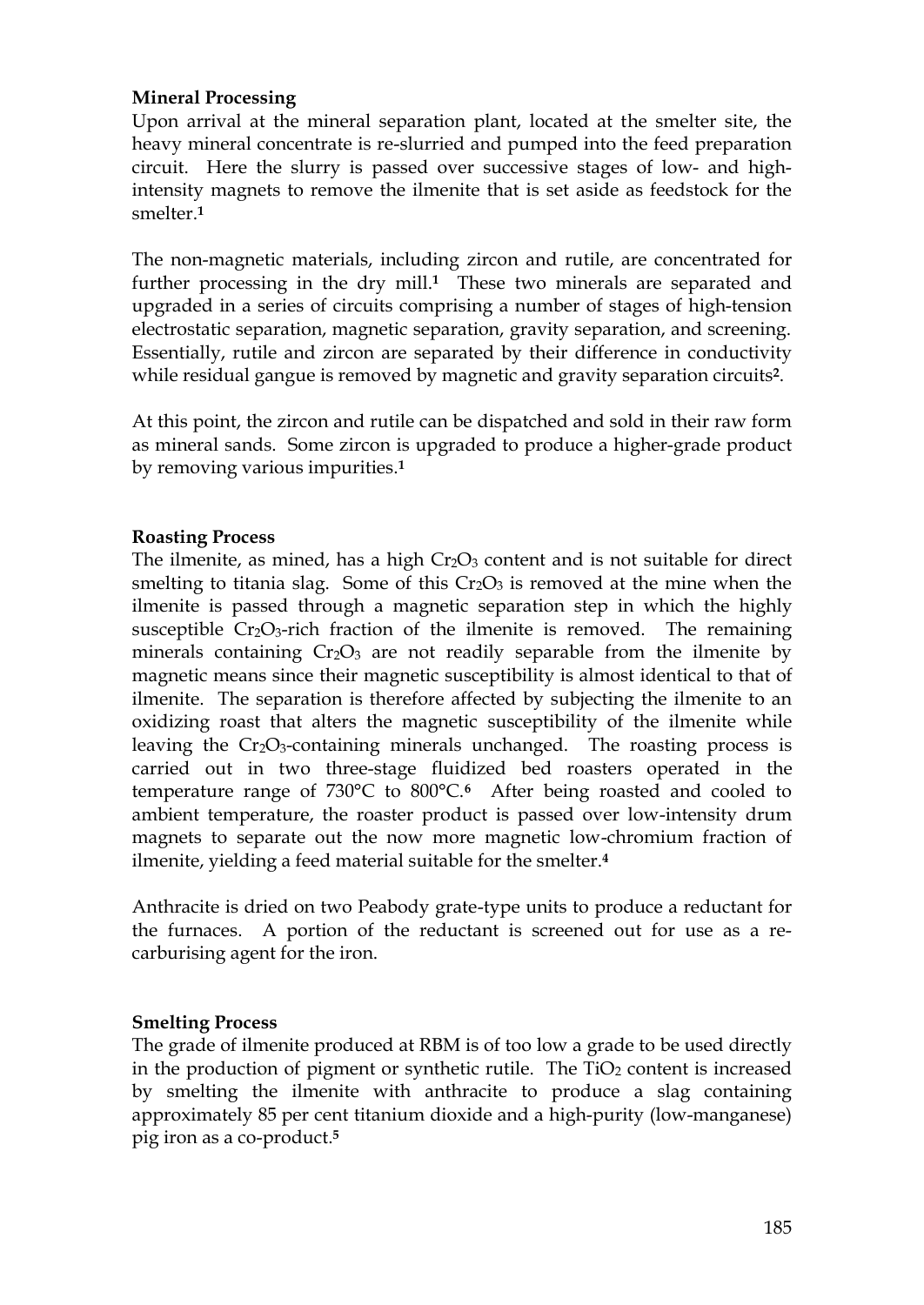The smelting technology used at RBM was originally developed and proven at Quebec Iron and Titanium (QIT Fer et Titane) in Sorel, Canada where coarse ilmenite is smelted to produce a high- $TiO<sub>2</sub>$  slag and pig iron in similar furnaces. This technology was adapted for RBM to process the fine ilmenite concentrate mined on the north coast of KwaZulu-Natal.**<sup>5</sup>**

The process generates very little in the way of waste products. The ilmenite  $(FeTiO<sub>3</sub>)$  is partially reduced with char to yield a low-manganese iron, a slag containing 85 per cent  $TiO<sub>2</sub>$  (which is the primary product) and a gas containing roughly 85 per cent CO and 12 per cent H<sub>2</sub> according to the reaction:

$$
FeTiO3 + C = TiO2 (l) + Fe (l) + CO (g)
$$
 [1]

The gas is cooled, scrubbed, pressurized, and used around the site as a fuel for heating and drying. Any excess smelter gas is burnt in a flare stack. The small amount of dust that is scrubbed from the furnace off-gas is the only discard produced.**<sup>4</sup>**

No fluxes are added to modify the slag properties such as density, fluidity, melting point, or electrical conductivity, because this would dilute the titania in the slag and more reductant would be required to provide the required degree of reduction to yield the 85 per cent titania tapped slag.**<sup>4</sup>**

The smelter consists of four of the world's largest six-in-line a.c. electric arc furnaces. The furnaces are rectangular in shape, being 18 m long and 8 m wide, and have six electrodes in line. The process is highly energy intensive, with each pair of electrodes being supplied by one 35 MVA transformer, giving a total of 105 MVA per furnace.**<sup>4</sup>**

The furnace power is controlled by the electrode regulator that moves the electrodes to achieve the target power level. This is effected by controlling the arc lengths under each electrode to maintain balanced electrode voltage and power.**<sup>7</sup>**

The slag produced is highly aggressive towards the furnace refractories. For this reason, control of the thermal balance is essential, with the furnace being operated to form a protective frozen layer of material along the side and end walls of the furnace. Undercharging of the furnace results in melting of the freeze lining, widening the bath, and exposing the refractory wall to the slag. Along the same vein, the molten slag cannot be permitted to attain any significant degree of superheat.**<sup>4</sup>**

On the other hand, overcharging of the furnace results in freezing of the bath, which can cause a phenomenon known as frothing. This results from gases being released from the ongoing reaction within the slag layer, causing the slag to foam and expand to many times its original volume. The frothing can be so severe that the increasing slag bath causes the electrodes to retract from the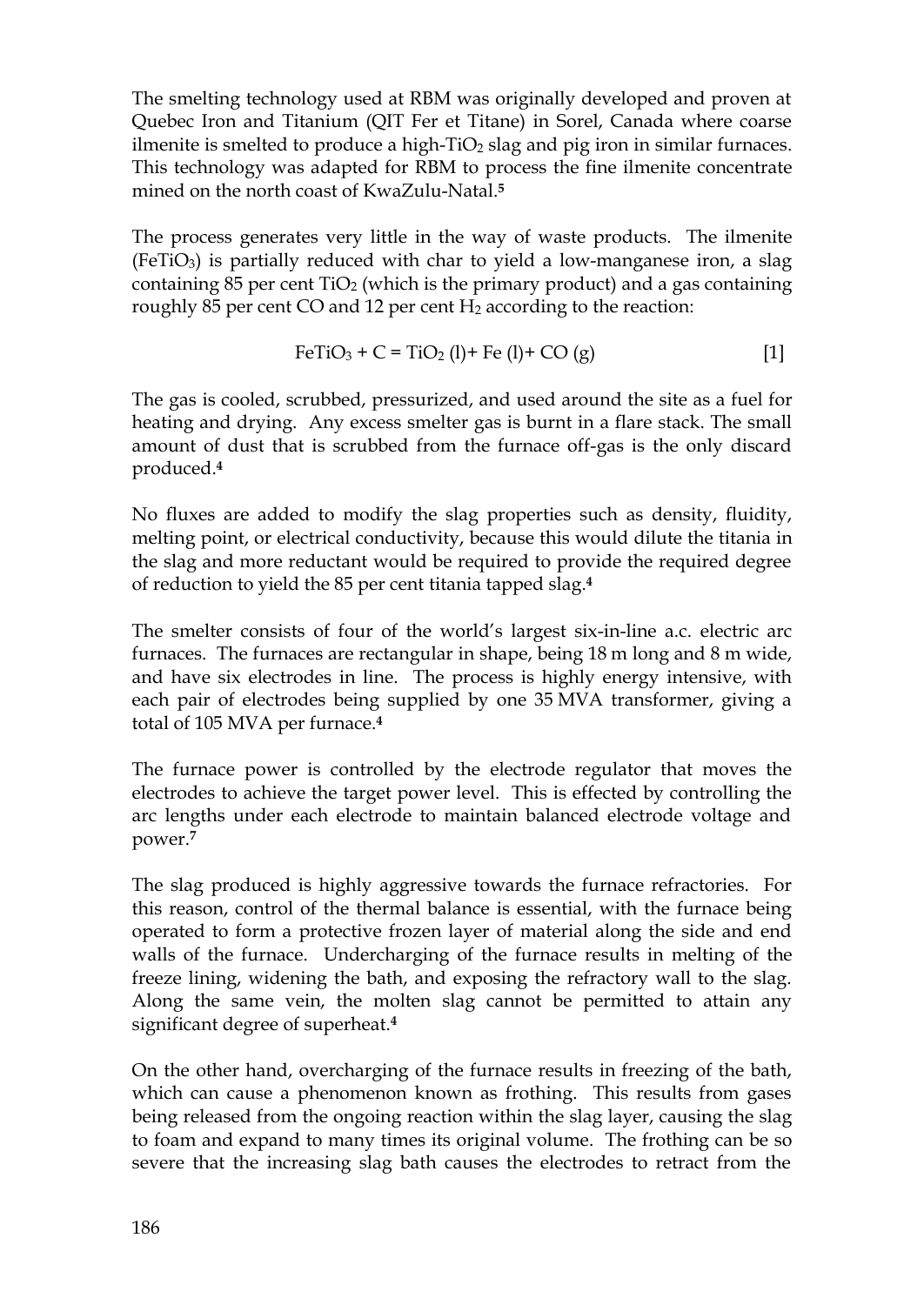expanding slag until the power is automatically switched off when the electrodes reach the uppermost point of travel.**<sup>4</sup>**

Further operational challenges complicate the problem of the thermal balance. If too much reductant is charged, the titania content of the slag increases, raising its melting point and, unless corrective action is taken, freezing of the bath can result, with a possible consequence of frothing.**<sup>4</sup>**

The furnaces are operated continuously with a relatively constant inventory of slag and iron being maintained, with tapping of the slag and iron being done intermittently.

The slag and iron tapholes are located along the same (tapping) side of the furnace with each furnace having two slag tapholes and four iron tapholes. Molten slag or iron is removed from only one of these holes at a time. The slag leaves the furnace at a temperature of approximately 1700°C and is tapped into four 20 t moulds mounted on a specially designed mould car. Shortly after the slag taphole has been plugged, the mould car is pulled by track mobile to a weighbridge and then to a holding area where it is further allowed to cool. The iron is tapped into 60 t preheated refractory-lined ladles mounted on specifically designed ladle cars. As with the slag, the ladle car is pulled away shortly after the taphole is plugged.

These furnace products are further upgraded in subsequent processes. The titanium dioxide slag is crushed and classified according to particle size and sold largely to pigment manufacturers.**<sup>1</sup>**

## **Slag and Iron Processing**

On receipt of the iron ladle at the iron processing plant, the ladle is weighed and the iron temperature taken with a dip thermocouple. The ladle is placed on a ladle tilter, and an injection hose connected to an angled tuyère in the ladle hood. Nitrogen is fed through the tuyère and the ladle tilted until the tuyère is suitably submerged. Injection reagents are then fed sequentially into the nitrogen stream until processing is complete. As a general rule, the more stringent quality iron grades are produced from the larger taps of hot iron.**<sup>4</sup>**

Fine char is added to increase the carbon content, and calcium carbide is added to reduce sulphur. Small quantities of ferrosilicon are added for de-oxidation and improved physical quality, while larger quantities are added if high-silicon iron is required.

On completion of the injection process, the iron is cast into pigs on a twinstrand pig-casting machine. Several grades of iron are produced, and individual heats are either stockpiled on site or loaded onto rail cars for transport to Richards Bay Harbour or to customers in South Africa.